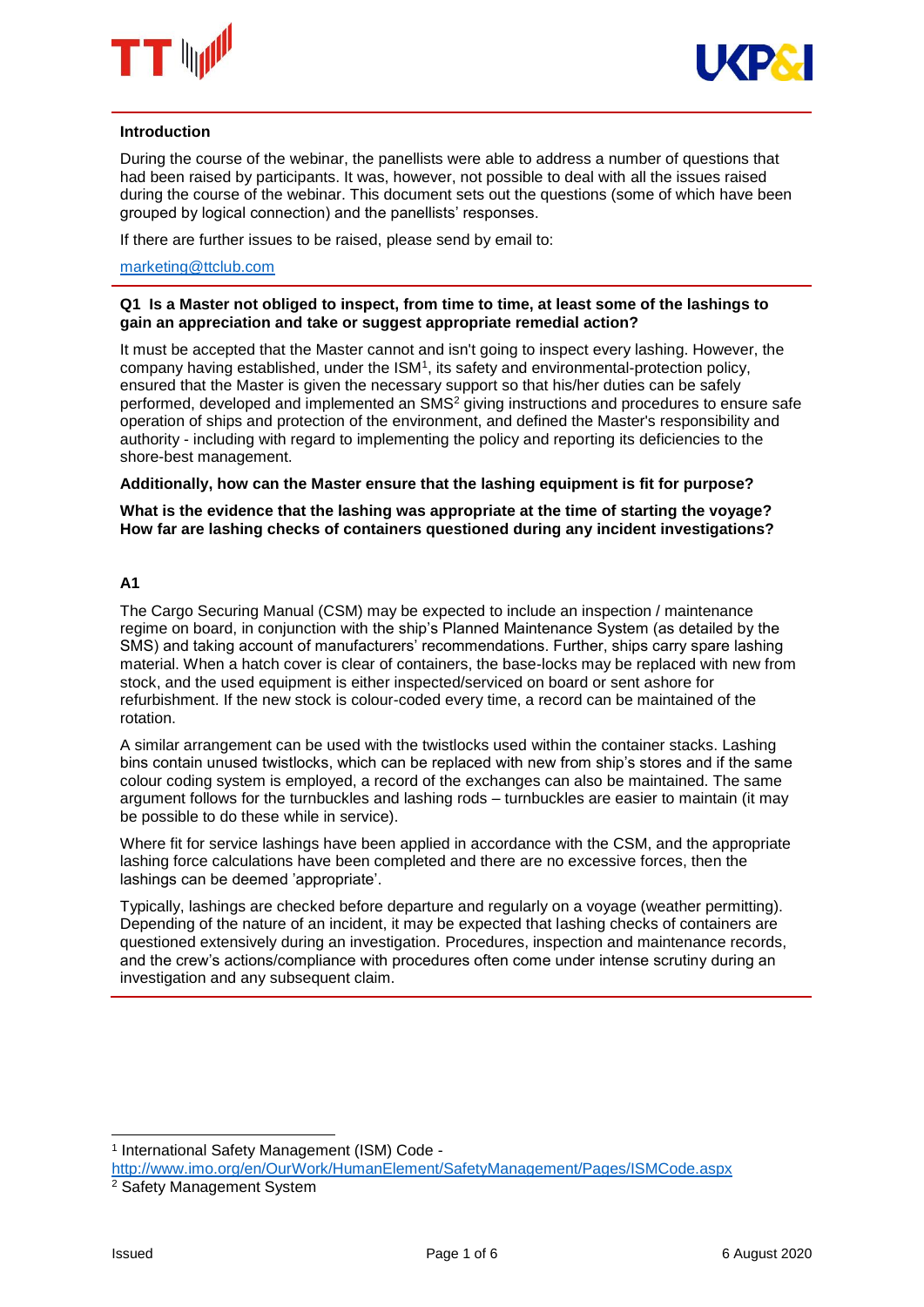



### **Q2 Can you share how big is the commercial impact of container losses?**

# **A2**

It is impossible to collate data for the complete commercial impact of container losses, indeed the losses will be more extensive than 'commercial'. Inevitably, anything lost overboard has value.

- The container itself, depending on type, age and condition, could be worth tens of thousands of dollars.
- Any cargo packed inside the unit will also have value; obviously this depends on the commodity, but some average the value per unit at around USD60,000. Only about 60% of cargo interests (shipper or consignee, depending on sale terms) purchase cargo insurance, so the loss may remain with them, subject to any contractual remedy available.
- The ship itself may suffer physical damage as any unit detaches and falls overboard. The ship may also suffer additional port delays and expenses in the aftermath of a container loss.

Depending on the nature of any cargo lost (such as Dangerous Goods/marine pollutants) and the location, there may be considerable costs involved in clean-up and salvage. The ship operator may take these actions directly or another entity (such as a governmental authority) carry out the necessary operations to recover the debris, and protect or remediate the marine and coastal environment.

#### **Q3 How can the industry address concerns that remain around the accuracy and enforcement of SOLAS 'Verified Gross Mass'?**

The VGM treaty has not been applied as intended in many countries and it has therefore been reduced to additional data provided by the shipper that doesn't necessarily have to be true.

The shipper should remain liable of course for accurate VGM, but wouldn't it be more appropriate if container terminals at the port of loading were the ones that weighed containers, especially since handling every container requires the involvement of at least two lifts within the terminal and all modern crane equipment will read the weight?

Lots of cargo claims I have seen were related to shipper's mis-declaration. So, having the containers weighed by a reputable independent party prior to loading on board the ship would be a strong evidence [at the port of discharge] that the carrier has delivered the box as it was received at the port of loading. In some jurisdictions, discrepancies between measured weight at discharge and the declared VGM have led to criminal charges of smuggling. This emphasises the necessity of accurate data with respect to the VGM.

# **A3**

For general background on VGM, TT Club's website<sup>3</sup> provides comprehensive information. The IMO Circular MSC.1/Circ.1475 guides the different actors in the supply chain as to their obligations to supply correct data or to modify them if that is found to be necessary.

While there is no tolerance set out within the regulation in SOLAS or the IMO Circular, some regulators have articulated what is described as an 'enforcement threshold'. Nevertheless, there is little in the public domain to suggest that government agencies have taken enforcement actions, but there is evidence that material mis-declaration of gross mass continues. In the absence of enforcement by authorities, it is left to the industry stakeholders to self-regulate, which may not be possible.

The possibility of weighing containers at the load ports was fiercely debated during the formulation of the VGM regulation, not least that it reduced the responsibility placed on the shipper – and, from a safety perspective, would generally occur after any initial inland transport had been completed. While much handling equipment will have load cells installed, these are historically focused on safe working capacity and may not be calibrated to national standards. Not all ports will, therefore, have

-

<sup>3</sup> https://www.ttclub.com/products-and-services/loss-prevention/container-weighing/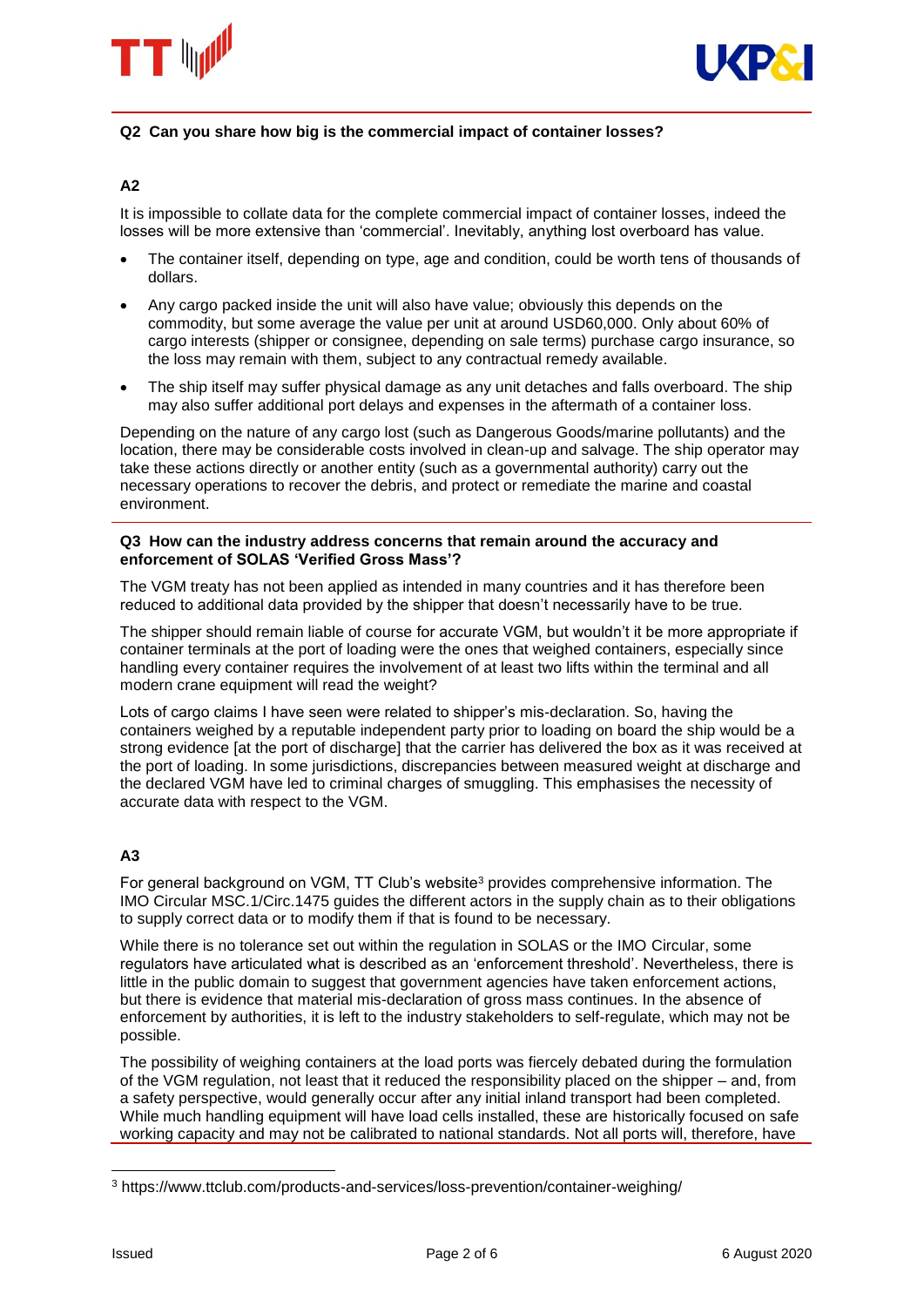



appropriate dynamic measurement capability, or even weigh bridges. Furthermore, some jurisdictions have precluded port operators offering a weighing service commercially. Therefore, it is not currently possible to rely on every port to be able to validate the shipper's declared VGM.

# **Q4 Why is the CTU Code<sup>4</sup> not known enough by container packers?**

From my experience as Cargo Surveyor goods inside Containers are often not correctly secured. This amplify movements inside the container and consequently movements of the container itself.

# **A4**

Many industry stakeholders, including the Clubs, are concerned that the CTU Code is insufficiently known and adopted. There may be many reasons for this, though any professional entity involved in consigning goods internationally might be expected to seek out appropriate guidance. Inevitably, good practice involves time and overhead; the industry needs to implement consistent and robust ways of penalising shippers/packers who choose to follow poor or inappropriate packing practices.

Those seeking more information in this aspect may be interested in TT Club's "cargo integrity" initiative<sup>5</sup> .

**Q5 How can improvements be made in relation to the use of 'twistlocks'?**

**Some operators claim that automatic twistlocks [fully automatic locks (FALs)] are the key to safer working, while others say that the number of different twistlock types makes this unworkable, what's your view?**

**Automatic twistlocks [FALs] vs semi automatic twistlocks [SATs], which is better for containership operations?**

**With so many twist locks in use, and most of them in use attached to containers, how do you ensure their maintenance and good working condition, particularly considering their utmost importance?** 

# **A5**

From the perspective of ship operations, there may be attractions in deploying FALs. Since these have no or fewer moving parts, there is less to go wrong with them in comparison with SATs. The Master/Officer of the Watch remains responsible to check that all containers are seated properly after loading and before the ship sails with FALs; with SATs he/she needs additionally to check that all the wire handles are suitably deployed.

There are advantages for terminal operations in the use of FALs, since the only stevedore involvement is on the quay, when the locks are inserted into or removed from the lower container corner castings prior to the unit being loaded or after discharge, respectively. Problems may arise when one such lock jams in place during discharge operations and the crane operator is unable to release it. In such circumstances a man-cage and stevedores will have to be utilised to unlock the container manually using a spike and hammer. SATs require the same effort as FALs when loading, but more stevedore intervention to release the locking wire handles during the discharge process.

As regards maintenance and inspection, this normally falls within the ship's Planned Maintenance System (see Q1 above). However, one point to note is that twistlocks are designed on the assumption that the corner castings of the containers are adequate. Wear and tear of the corner castings needs to be considered in container maintenance programmes<sup>6</sup>.

1

<sup>4</sup> IMO/ILO/UNECE Code of Practice for Packing of Cargo Transport Units (CTU Code) <http://www.imo.org/en/OurWork/Safety/Cargoes/CargoSecuring/Pages/CTU-Code.aspx>

<sup>5</sup> https://www.ttclub.com/products-and-services/loss-prevention/cargo-integrity/

<sup>6</sup> For further discussion of this see: https://www.ttclub.com/news-and-resources/news/tt-talk/2020/tttalk---containers-do-not-just-fall-from-the-sky/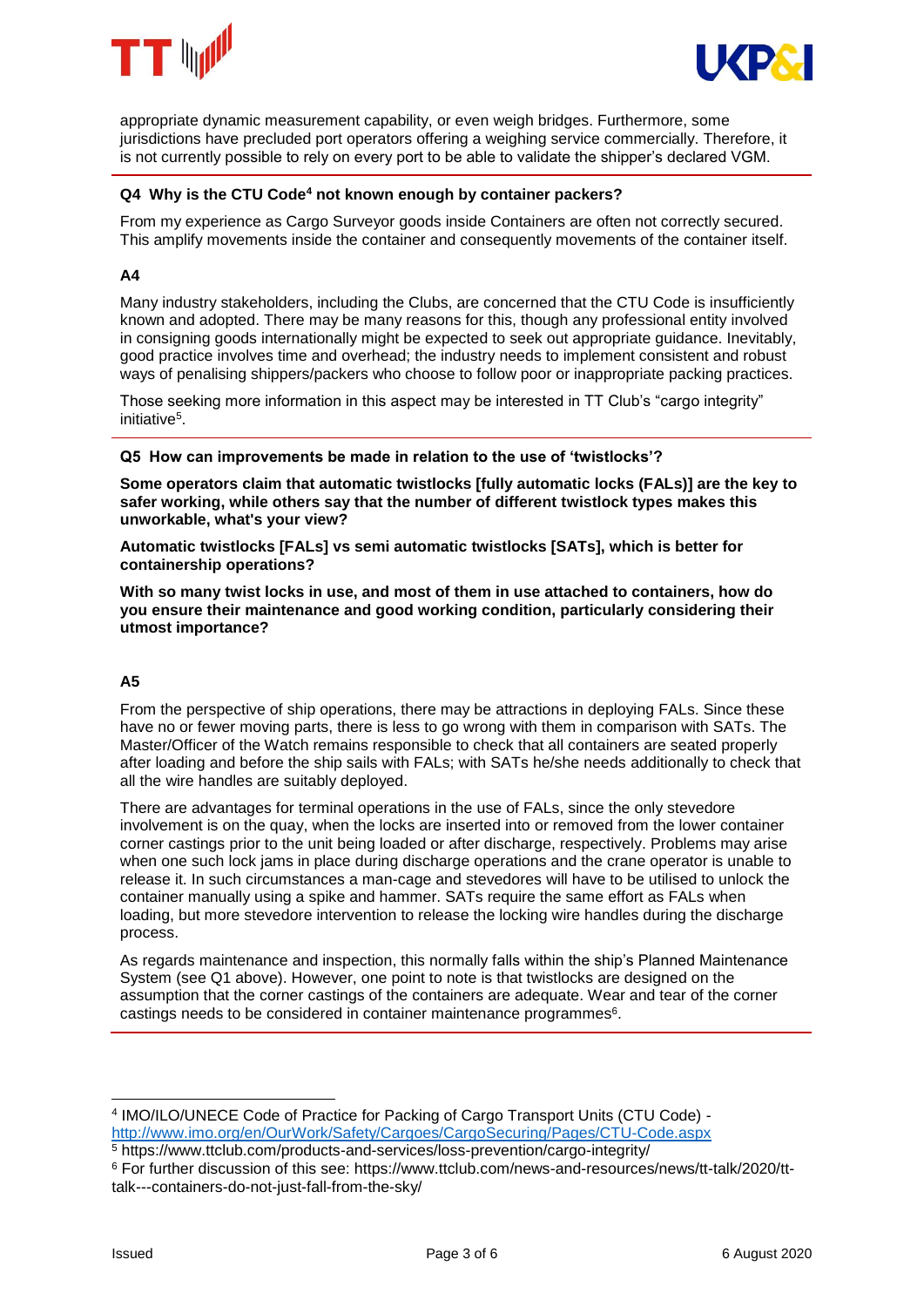



# **Q6 How can lashing gangs be kept safe on board ships?**

Some 13 years ago, Lloyd's Register's container ship expert devised a system of railings that would make dockers safer while working on ships, the costs were very low. But nothing has ever come of this work. Is the industry guilty of ignoring these safety issues?

# **A6**

The Code of Practice for Cargo Stowage and Securing (CSS Code)<sup>7</sup> at Chapter 14 requires that "*persons engaged in carrying out container securing operations on deck have safe working conditions and, in particular safe access, appropriate securing equipment and safe places of work.*" It is therefore incumbent upon the ship owner and Master to ensure that the appropriate safety rails are present and in good condition, lighting is adequate, potential hazards marked, etc.

Unfortunately, safety rails are sometimes damaged during cargo operations, in particular when moving hatch pontoon covers. While the responsibility lies with the ship, stevedores should also be aware of the dangers and not put themselves into a position whereby they are working with inadequate safety precautions. In some jurisdictions, a safety inspection is carried out by shore and ship personnel to ensure that the safety arrangement on board is suitable.

## **Q7 How do stakeholders gain assurance that the ship is stowed and lashed safely?**

If the ship does not have effective lashing stress software available, then how is it possible to explain to third parties that the ship is safe to sail and lashing stresses are within limits?

What advice can be given in a stack collapse situation where the 'forces' for the container stack are within limits set out in the Cargo Securing Manual, although heavier units have been stacked on higher tiers?

# **A7**

SOLAS Chapter VI, Reg 5 – Stowage and Securing states "*Cargo, cargo units and cargo transport units carried on or under deck shall be so loaded, stowed and secured as to prevent as far as is practicable, throughout the voyage, damage or hazard to the ship and the persons on board, and*  loss of cargo overboard... All cargoes, other than solid and liquid bulk cargoes, cargo units and *cargo transport units, shall be loaded, stowed and secured throughout the voyage in accordance with the Cargo Securing Manual approved by the Administration.*"

It is incumbent upon the Master therefore that suitable calculations are prepared to ensure that lashing forces are not exceeded. A typical Lloyd's Register CSM states "*Ship owners and operators are strongly recommended to provide appropriate computer software to enable the ship's staff to deal with the complex problems relating to the proper stowage and securing of containers with varying gross masses, working under the usual time pressure experienced in port. In principle, shoreside ship loading planners require the same assistance. The forces on containers (including those induced by wind and sea on deck cargo) have to be calculated according to the classification societies' rules*." In practice, it may be expected that container loading programs have the facility to calculate lashing forces as per Class rules. Since the calculations are long and complex a purposebuilt program is required; the task cannot be simply done by spreadsheet in the ship's office.

The rules used when lashing programs are created are based on smaller ships and have been scaled up to the modern size of ships currently plying the oceans. The rules rely on the ship itself being a rigid structure, where in practice a ship flexes in a seaway and in particular, during head seas. The MARIN "Lashing@Sea" study reported that when pitching into head seas, "*flexible hull deformation is adding around 40-50% to the accelerations that could otherwise be expected based on rigid body motions alone.*" This goes some way to explain why containers are frequently lost from the aft-most bays, but any such calculations are made for a pre-determined roll angle, which may not be the same as the roll angles experienced in heavy weather. As long as the ship has prepared lashing calculations with no resulting excessive lashing forces and the appropriate

<sup>-</sup><sup>7</sup> http://www.imo.org/en/OurWork/Safety/Cargoes/CargoSecuring/Pages/CSS-Code.aspx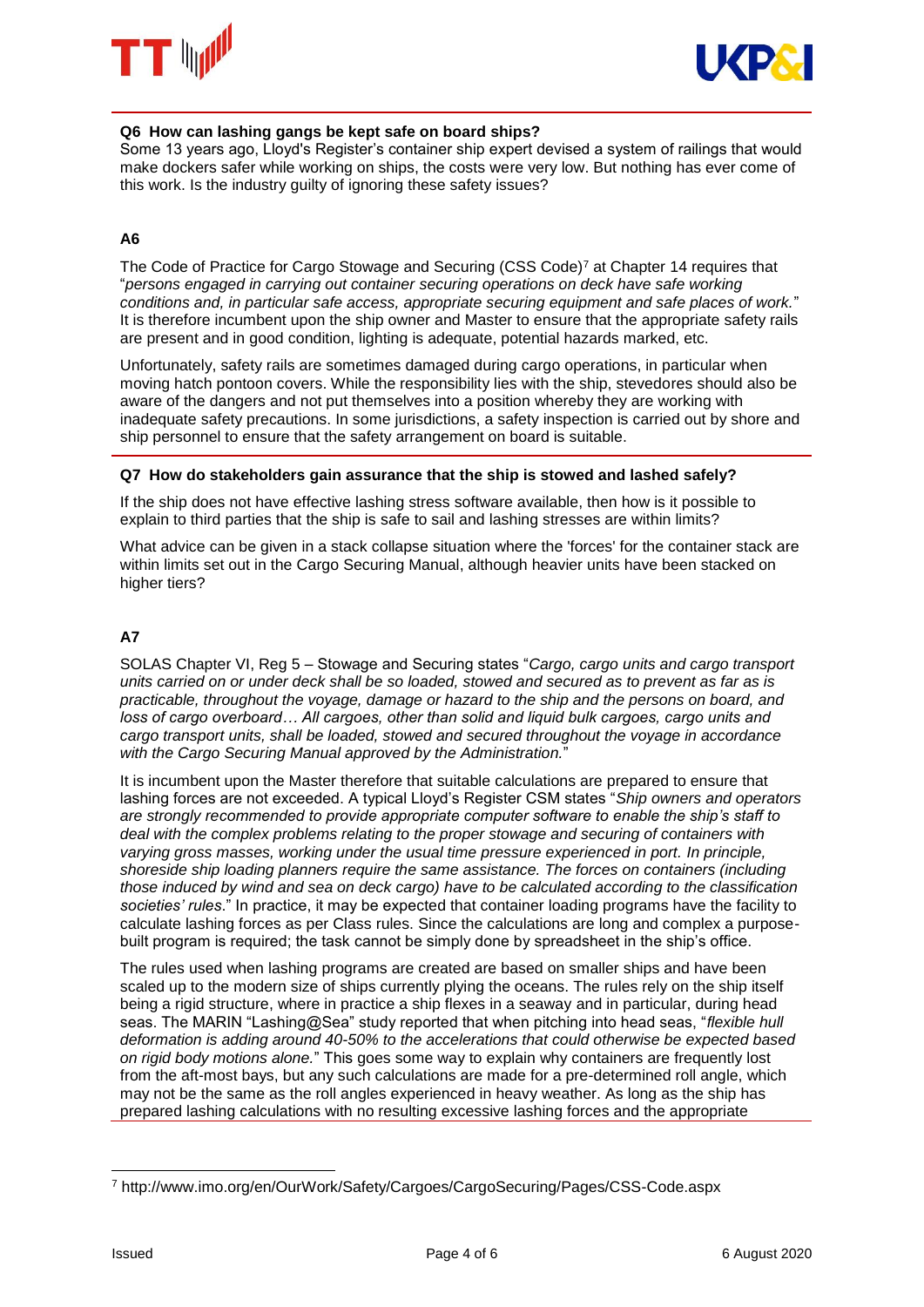



lashings have been used (and the lashing bars are tight), they cannot be criticised, as they have complied with the CSM requirement for vertical weight distribution and lashing arrangement.

As a result, there may be situations where the ship may remain compliant with the CSM and regulations, the stow has been (correctly) calculated to be within all the approved limits for that ship but, upon investigation, the adequacy of those limits for the particular voyage may be questioned. Therefore, it may be a case of the regulations/criteria having to catch up with design and technological developments.

The stowage of heavier units higher up is not *necessarily* an issue. Usually, the weights and limits seen in CSM's/loading manuals are designed based on an 'optimum' or 'maximum' loaded condition for all stacks in the entire ship. That is to say that manuals often show the ship loaded to its maximum limit with the heaviest weight allowable in each and every bay for that loaded condition. Therefore, the optimum weight distribution indicated in each bay may not necessary be a weight limit for that bay in every other loaded condition and a different distribution or combination of weights may still meet the stack limits for a particular condition (depending on the design of that ship). A collapse may therefore have different causes. This, however, assumes that the loading software is correctly set-up (both ashore and on board), operated properly and alerts a user adequately to any conflicts with the ship's loading criteria.

Operators should carefully check that any loading and planning software properly takes account of, and calculates, all permissible limits correctly and that it is set up to alert the user accordingly. There have been instances where loading software has permitted distributions on board which were not strictly in compliance with all of a ship's criteria, but this was only apparent on detailed investigation.

### **Q8 Are there any specific actions/measures which have yielded positive results in managing mis-declared DG cargoes?**

### **A8**

The management processes in place in relation to Dangerous Goods (DG) were specifically not addressed in this particular webinar; there are plans to cover this topic in future. For current purposes, it may be noted that there are multiple initiatives underway seeking to address the problem of non- and mis-declared DG. These include work at the IMO, as well as within industry associations and, of course, at individual line level.

In this regard, there may be interest in the 'Safety Considerations for Ship Operators Related to Risk‐Based Stowage of Dangerous Goods on Containerships'<sup>8</sup> published by the Cargo Incident Notification System (CINS) in November 2019.

### **Q9 Is container a packaging as per ICC (A) 4.3?**

### **A9**

For clarity, clause 4.3 operates to exclude cargo coverage where the 'loss damage or expense [is] caused by insufficiency or unsuitability of packing…' carried out by the insured cargo interest. Where cargo is intentionally packed in a defective container, it may be deemed insufficient.

Specific reference is made to the condition of containers in ICC (A) clause 5.1.2, again excluding cover where the insured cargo interest is 'privy to such unfitness' at the time the unit is packed.

<sup>-</sup><sup>8</sup> https://www.cinsnet.com/wp-content/uploads/2019/11/CINS-DG-Stowage-Considerations-Final.pdf